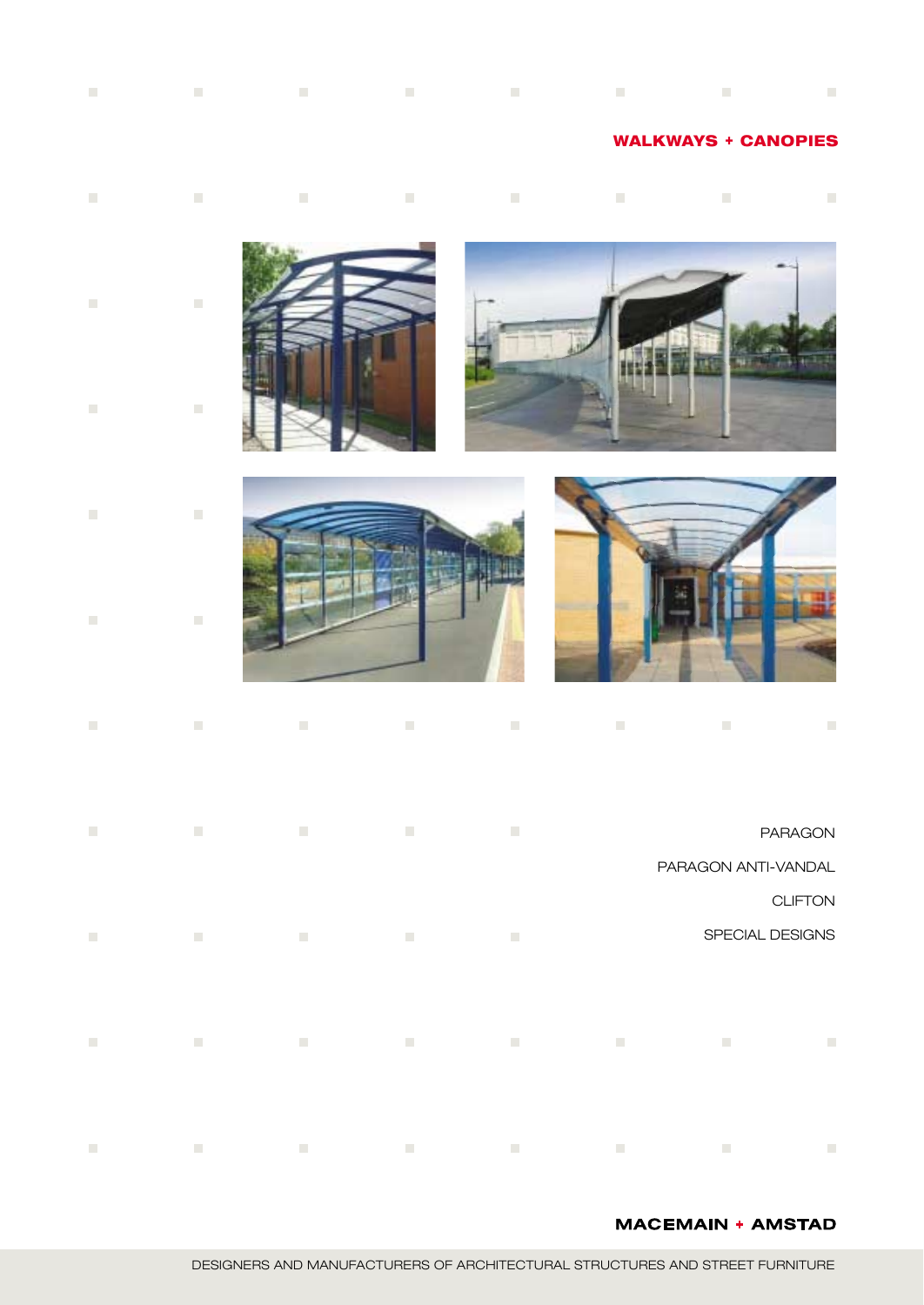## **WALKWAYS & CANOPIES**

Macemain + Amstad specialise in the design and manufacture of waiting enclosures, architectural structures and street furniture.

Most projects can be met by choosing a combination of products from our standard ranges. Standardised components enable us to streamline the design and specification process, resulting in cost savings and significantly reduced lead times. Macemain + Amstad offer a full design, manufacture and installation service.

Extensive experience over many years with clients like Network Rail, Airport Authorities, Local Councils and leading Architects has led us to high profile projects such as the Transit Centre and Bus Station at the Blue Water Shopping Centre, Gatwick Fastway and the Falkirk Green Wheel.

Full details of all Macemain + Amstad products are available upon request and our technical sales advisers are qualified to answer most queries by telephone, fax or email.

### **BASIC PRINCIPLES**

Macemain + Amstad offer a standard range of walkways and canopies based around the modular components of our following brand names :

## **PARAGON PARAGON ANTI-VANDAL CLIFTON**

Within each range is a wide choice of configurations covering spans, roof shapes, structural posts, glazing, services and accessories. Many of the components used within each range are also either common or compatible enabling specifiers to mix and match creating a virtually limitless portfolio of designs.

By working within this modular system we can offer the benefits of factory finished items but without the excessive cost associated with a bespoke product. Although we are still able to offer special elements fabricated for your project, costs are reduced and specification simplified through the use of standard components, sections and details.

#### **Special Design to Build Service**

Although the modular concept of our components offers endless versatility to most projects we are aware that in certain cases requirements fall outside of the ordinary.

Therefore, our Special Projects team is able to offer a complete design to build service. Through our extensive experience with a wide diversity of prefabricated enclosure systems we can design a bespoke system from either an outline brief, a firm manufacturing specification or an open brief.

Our aim is to assist specifiers to achieve their preferred style of walkway or canopy, even if it is significantly different from our standard ranges, in a cost effective manner.

Standardisation of components wherever possible allows broad design flexibility while avoiding prohibitively high development costs. Macemain + Amstad use computer-aided design and manufacturing to ensure consistency across even the most complex special project designs.

## **MACEMAIN + AMSTAD**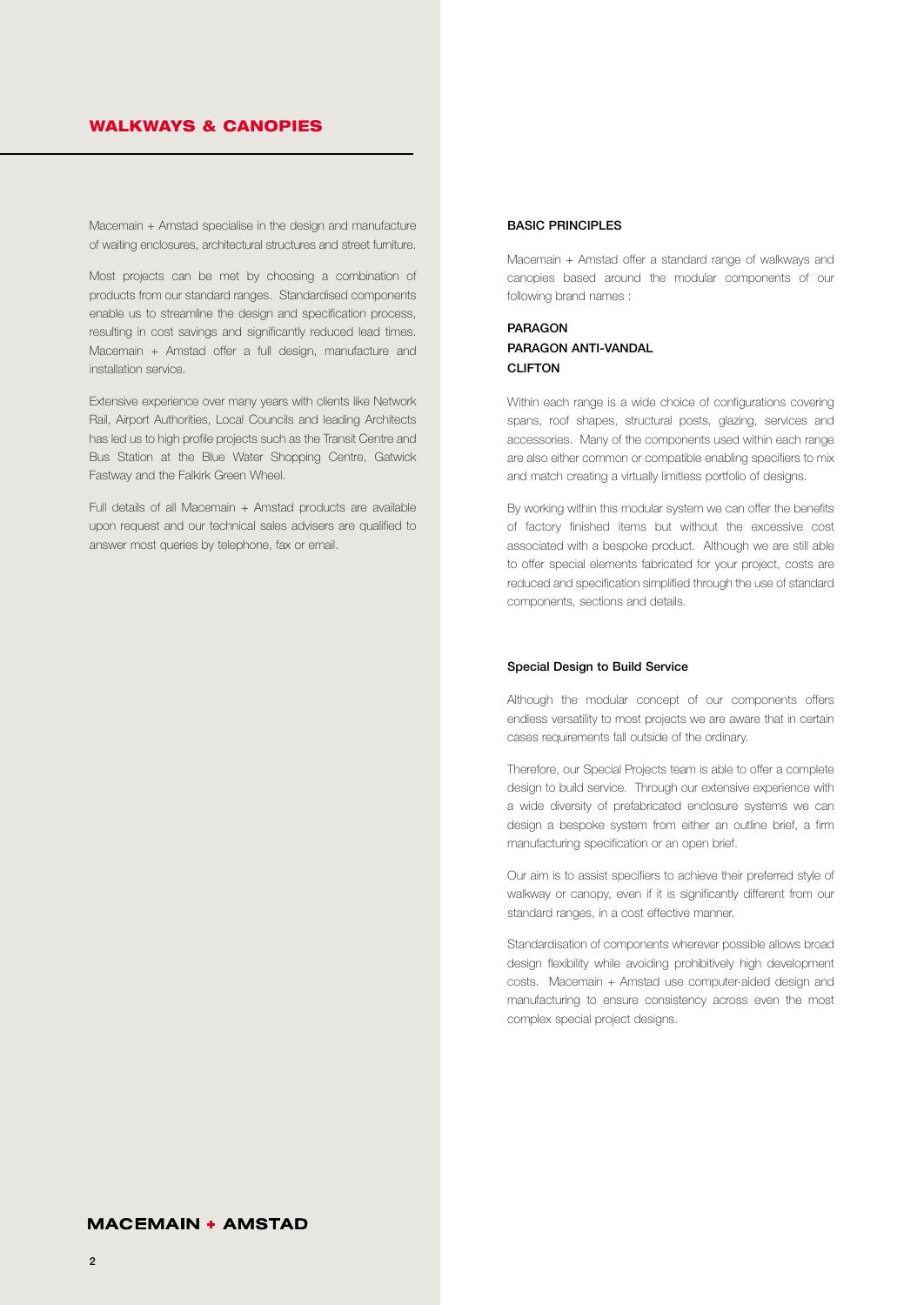#### **Manufacture**

 $\mathcal{L}_{\mathcal{A}}$ 

 $\mathcal{L}_{\mathcal{A}}$ 

On completion of the approved standard or special specification, Macemain + Amstad's precision manufacturing safeguards high levels of quality and consistency. Environmentally-friendly manufacturing processes are used and our project experience and manufacturing capability is outlined in our corporate brochure, a copy of which can be obtained from customer services on 01536 401331.

 $\mathcal{L}$ 

 $\mathcal{L}$ 

 $\sim$  10  $\pm$ 

 $\mathcal{L}$ 

 $\mathcal{L}_{\mathcal{A}}$ 

 $\mathcal{L}$ 

#### **Finishing**

Aluminium components are alachromed (ISO 527) and electrostatically polyester powder coated to a thickness of 100 microns as standard, in the full range of RAL or BS colours.

Steel components are galvanised to BS 729, ISO 1461 iron phosphated to BS 3184 type 4, and then electrostatically polyester powder coated as standard, again in any of the full range of RAL or BS colours.

Specify colours in any combination.

#### **Installation**

Macemain + Amstad offer a turnkey service. Thirty years experience has solved virtually every challenge, a specifier might encounter from simple seating right through to mass transportation passenger zones and special projects.

We can advise on and provide foundation arrangements and ground fixings and, in conjunction with structural engineers, can provide calculations for building regulation approval as an additional service.

Finished products are transported to site in flat form enabling easy access and fast installation in any location.

For assistance with non-standard specifications, please contact the technical sales team on 01536 401331



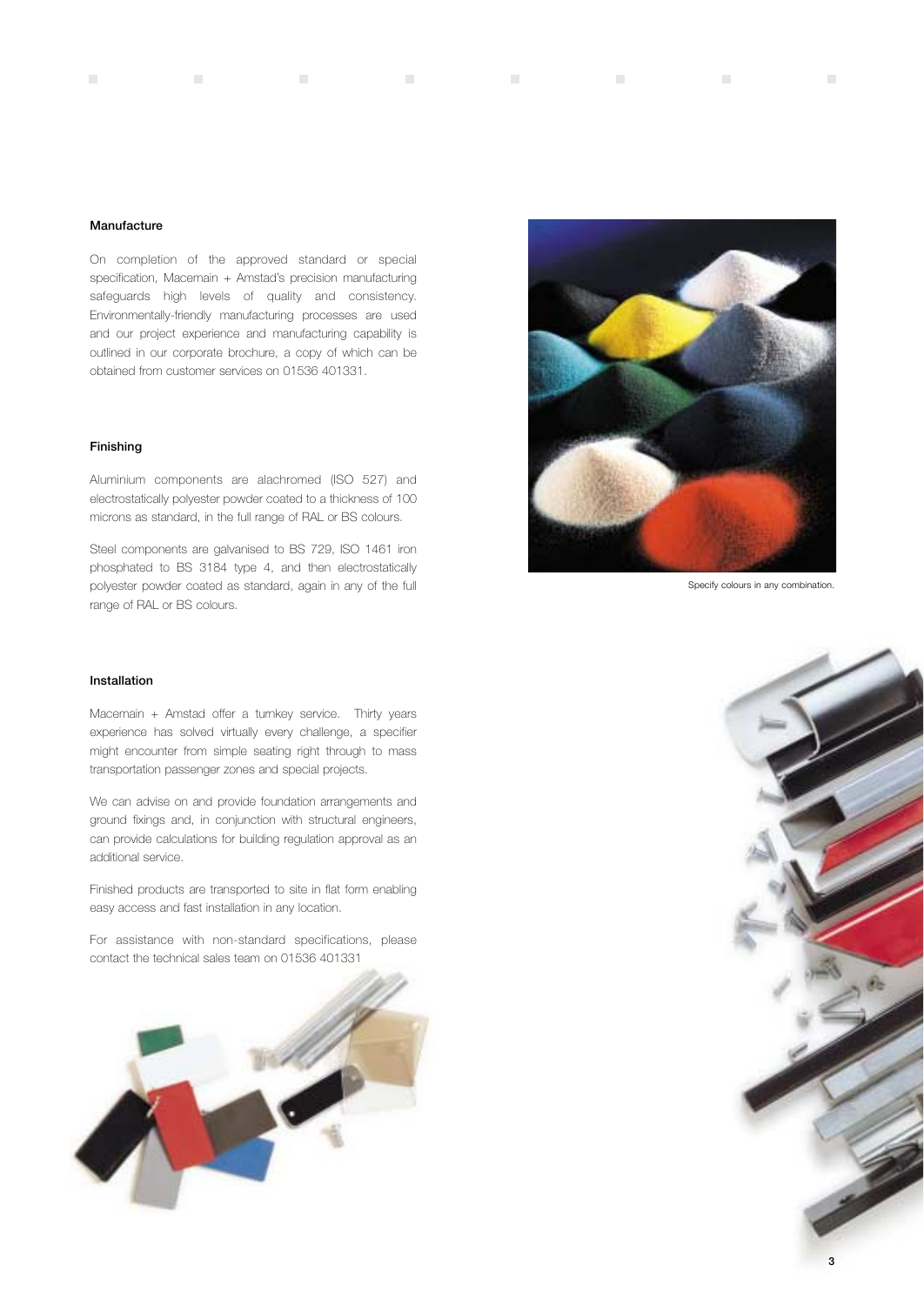## **OPTIONS**



**PARAGON**<br>page 7



PARAGON Anti-Vandal page 9

| Roof shape                                       |                |   |
|--------------------------------------------------|----------------|---|
| Low barrel                                       | ■              | ▬ |
| Barrel                                           |                |   |
| $F$ at                                           |                |   |
| Peaked                                           | ■              | ■ |
| Gullwing                                         |                |   |
| Roof infill                                      |                |   |
| Polycarbonate                                    | $\blacksquare$ | ■ |
| Metal                                            | ■              | ■ |
| Stainless steel                                  | п              | ■ |
| <b>Glazing systems</b>                           |                |   |
| Tab                                              | п              |   |
| Mid-rail tab                                     | п              |   |
| Rebated frame                                    | ш              | ■ |
| Integral rebated systems                         | п              | ■ |
| Integral mid-rail                                | П              | П |
| <b>Glazing materials</b>                         |                |   |
| Glass                                            | п              | ■ |
| Polycarbonate - various colours                  | ■              | ■ |
| Solid - 3mm mild steel                           | ■              | ■ |
| GRP                                              | ■              | ■ |
| Trespa                                           | п              | ■ |
| <b>Electrical</b>                                |                |   |
| Longitudinal integral lighting                   | $\blacksquare$ | ■ |
| Central roof                                     |                |   |
| <b>Bulk head</b>                                 |                |   |
| Solar panel system                               | ■              | ■ |
| Integral uplighting                              | ■              | ■ |
| <b>Finishes</b>                                  |                |   |
| Polyester                                        | ■              | ■ |
| Galvinised                                       | п              | ■ |
| Stainless steel                                  | п              | ■ |
| Rain management                                  |                |   |
| <b>Total integral</b>                            | ■              | ■ |
| Maximum span - distance between main column legs |                |   |
| 3m                                               |                | ■ |
| 4m                                               | П              | п |
| $6m +$                                           |                |   |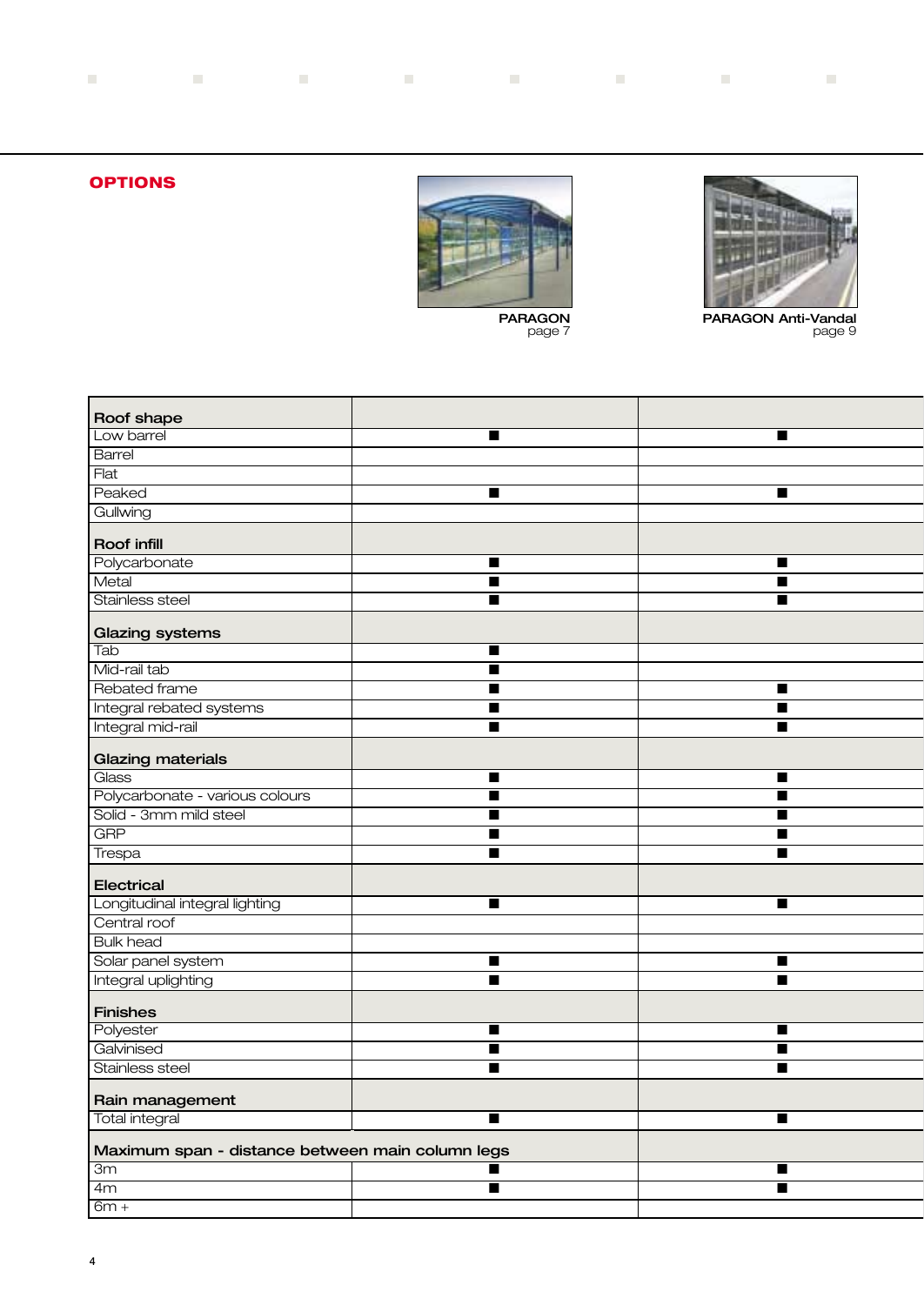

 $\mathcal{L}_{\mathcal{A}}$ 

CLIFTON page 11



SPECIALS page 15

the contract of the contract of the contract of the contract of the contract of the contract of the contract of

|                |                | <b>NOTES</b>                                                                                                          |
|----------------|----------------|-----------------------------------------------------------------------------------------------------------------------|
| ■              | п              |                                                                                                                       |
| п              | $\blacksquare$ |                                                                                                                       |
| п              | п              |                                                                                                                       |
| $\blacksquare$ | п              |                                                                                                                       |
|                | $\blacksquare$ |                                                                                                                       |
|                |                | Roof infill:<br>Standard roof panels are 3mm thick, clear UV<br>stabilised polycarbonate.                             |
| п              | п              |                                                                                                                       |
| ■              | п              |                                                                                                                       |
| ■              | ш              | Polycarbonate:<br>Standard side glazing panels are 6mm thick,<br>clear UV stabilised polycarbonate.                   |
|                |                |                                                                                                                       |
|                | п              |                                                                                                                       |
|                | п              |                                                                                                                       |
| п              | ■              |                                                                                                                       |
| п              | п              |                                                                                                                       |
| $\blacksquare$ | п              |                                                                                                                       |
|                |                | Glass:<br>Clear toughened glass is used as standard in<br>different thicknesses depending on the style<br>of shelter. |
| ■              | п              |                                                                                                                       |
| ■              | п              | Clifton<br>6mm<br>10 - 12mm<br>10 - 12mm<br>Paragon                                                                   |
| ■              | п              | Paragon AV                                                                                                            |
| $\blacksquare$ | п              | Glass may be screen-printed and fired to carry<br>logos and other designs.                                            |
| ■              | п              |                                                                                                                       |
|                |                |                                                                                                                       |
|                | п              |                                                                                                                       |
| п              | п              |                                                                                                                       |
| ■              | $\blacksquare$ |                                                                                                                       |
| п              | ■              |                                                                                                                       |
|                | п              |                                                                                                                       |
|                |                | Powder coating:<br>Powder coated elements are prepared with a<br>six stage pre-treatment process prior to coating.    |
| п              | п              |                                                                                                                       |
| $\blacksquare$ | п              |                                                                                                                       |
| ■              | п              |                                                                                                                       |
|                |                |                                                                                                                       |
|                | п              |                                                                                                                       |
|                |                |                                                                                                                       |
| ■              | ■              |                                                                                                                       |
|                | ■              |                                                                                                                       |
|                | ш              |                                                                                                                       |
|                |                |                                                                                                                       |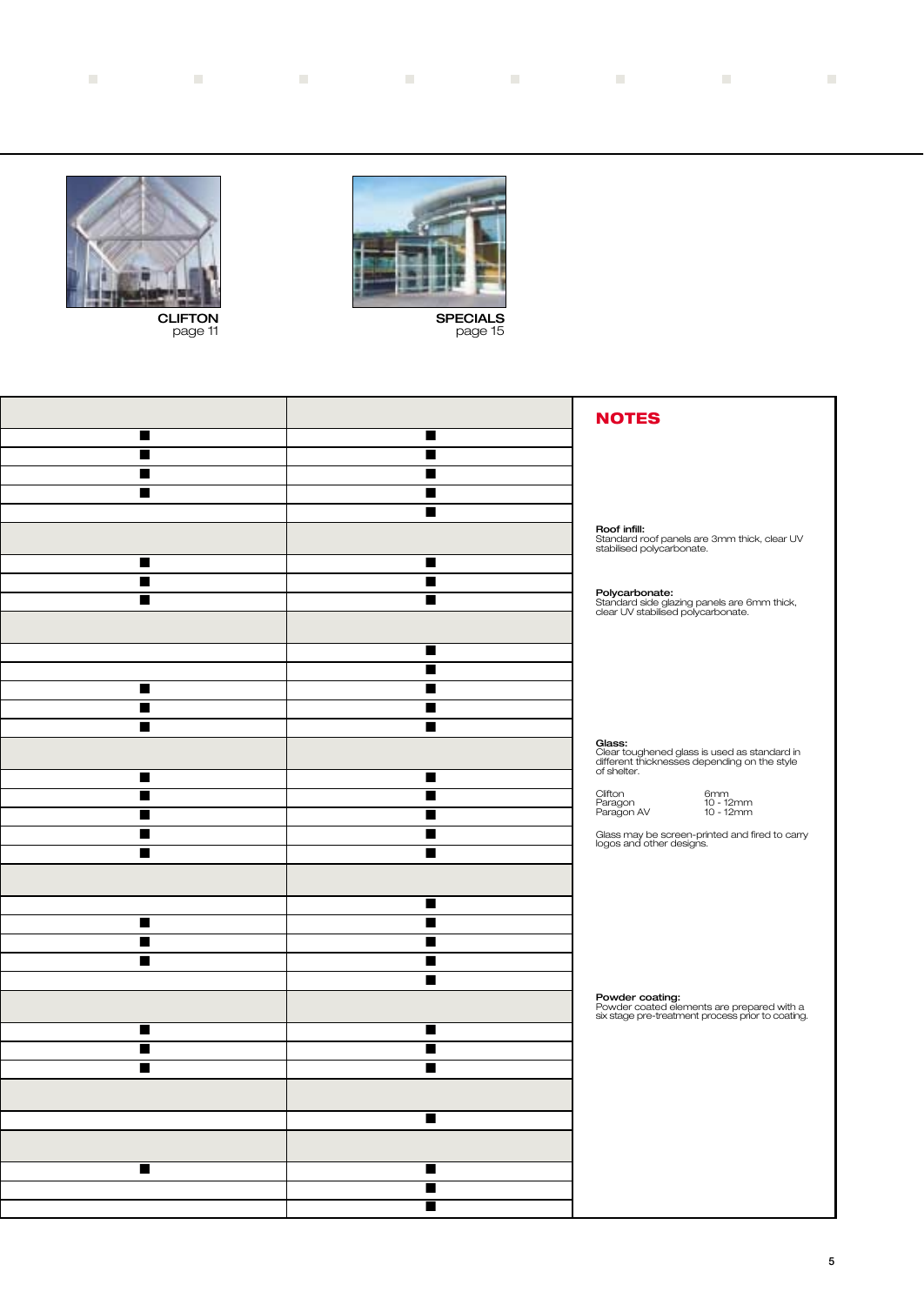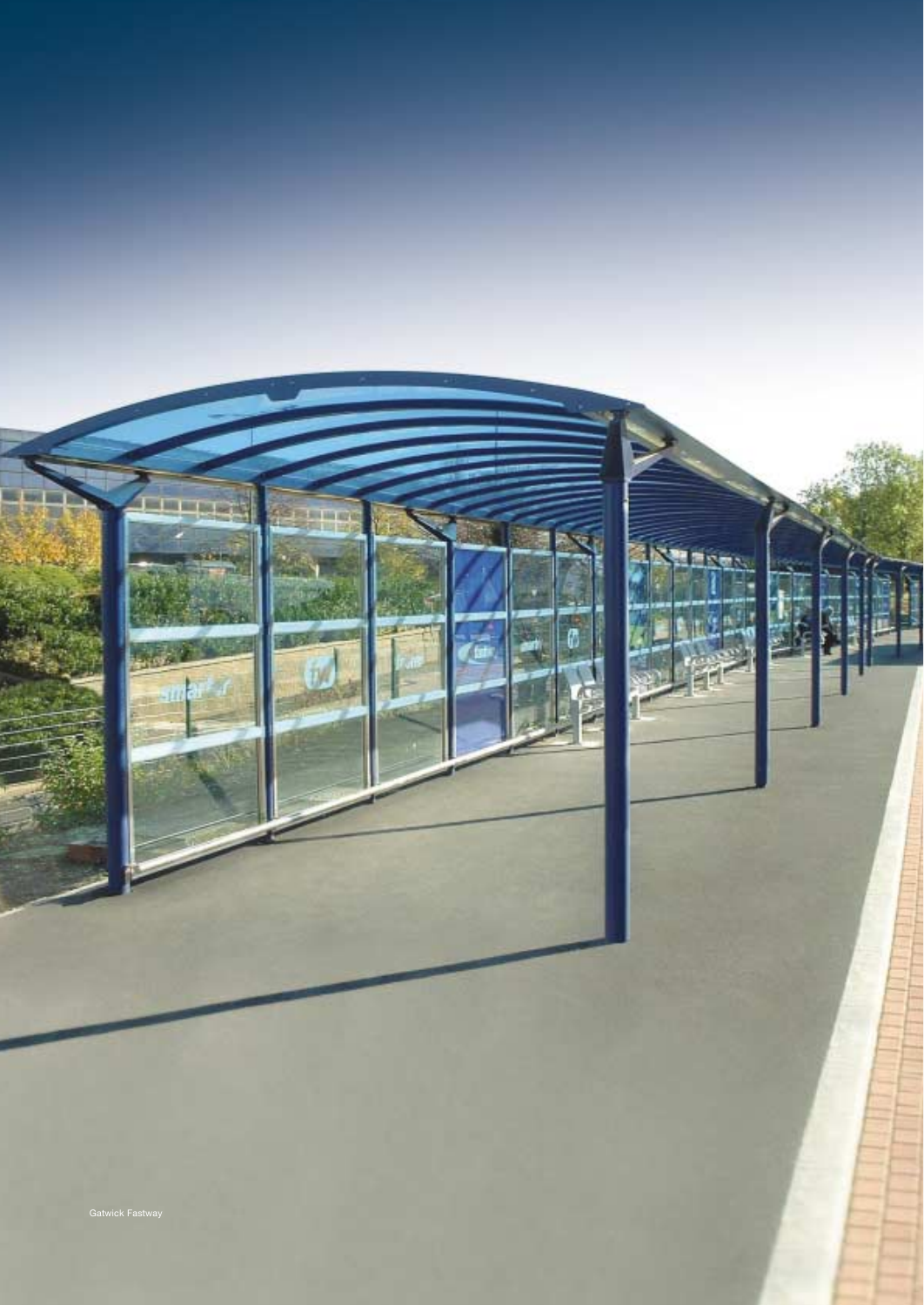## **PARAGON**

The Paragon range is Macemain + Amstad's most widely used walkway and canopy system. The Paragon system extends to bus shelters, trolley bay enclosures, waiting rooms, smoking shelters, cycle enclosures, seating, litter and fire bins. Paragon is suitable for both simple or complex structures, from roof only to fully enclosed and carpeted building links.



Standard angled low vault



Monopitch with external glazing & infill panels





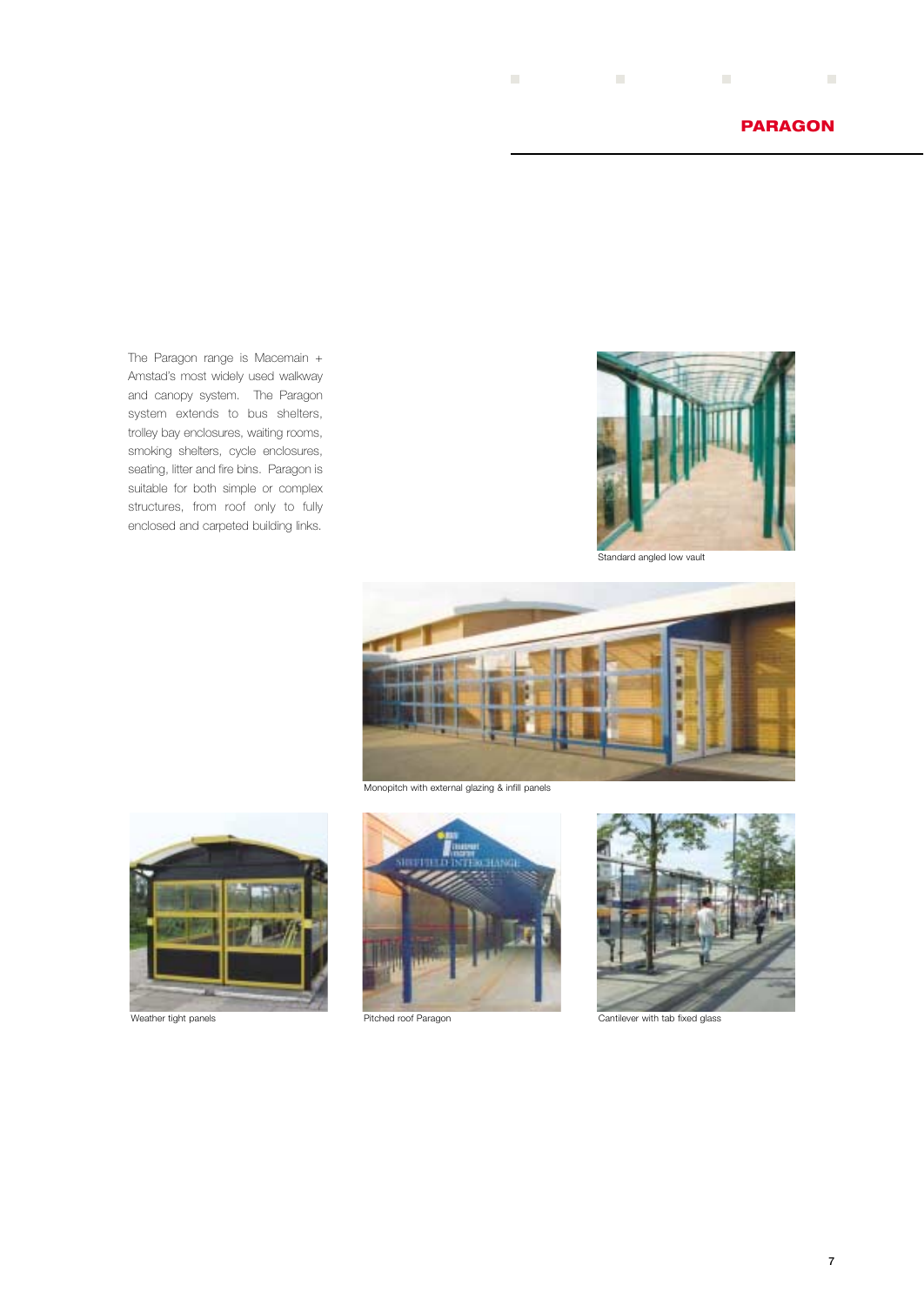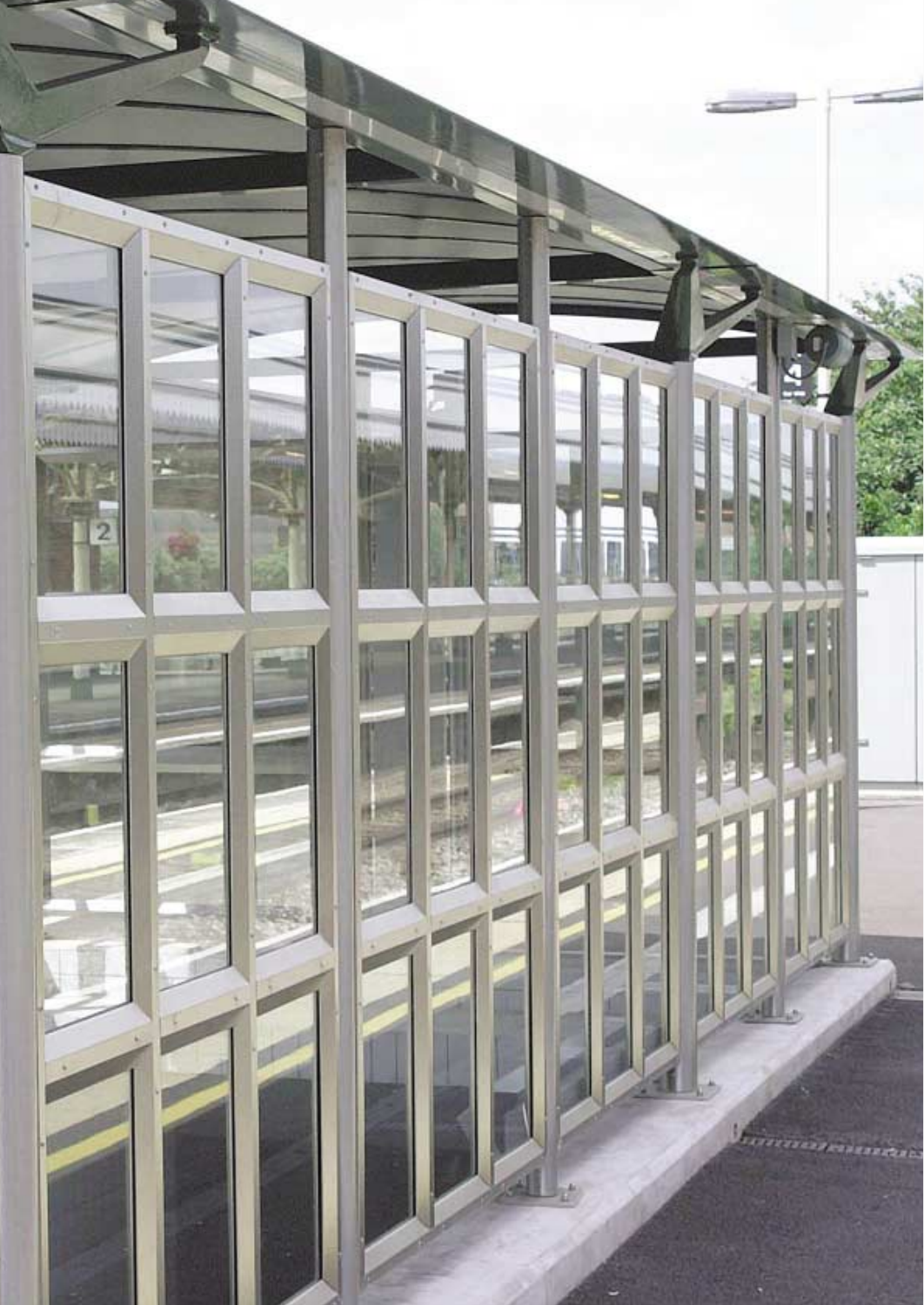#### **Paragon Anti Vandal – stainless steel**

Developed in 1998 the standard Paragon design was examined and modified to withstand vandalism and reduce maintenance costs. Extensive use of textured stainless steel has been introduced to reduce polyester powder coated components.

#### **Detail modification**

Developed in conjunction with the rail industry in 1998. The standard Paragon design was modified to withstand vandalism and reduce maintenance costs. Extensive use of textured stainless steel has replaced the majority of polyester powder coated components making it virtually impossible to deface. The major change was to the glazing format which was divided into 9 panels giving a smaller surface area to the glass to maximise its breakage resistance. The roof ribs were reinforced with a vertical upstand capable of withstanding a point loading of 150 kilos.

(see Shelters brochure for full design specification)



Wishbone internal service carrier Tamper proof fixings







4m span with glazing **Anti vandal glazing detail** Anti vandal glazing detail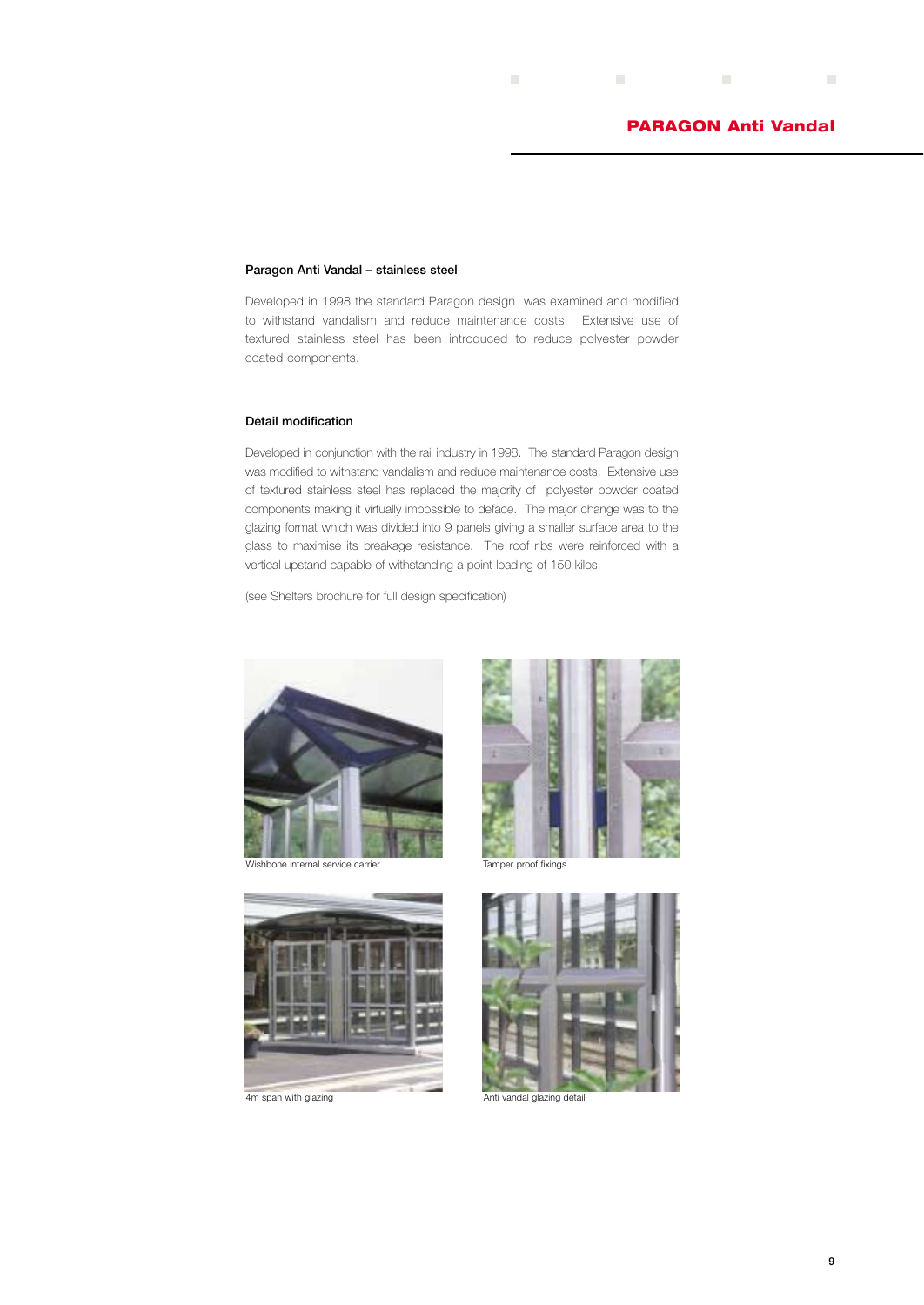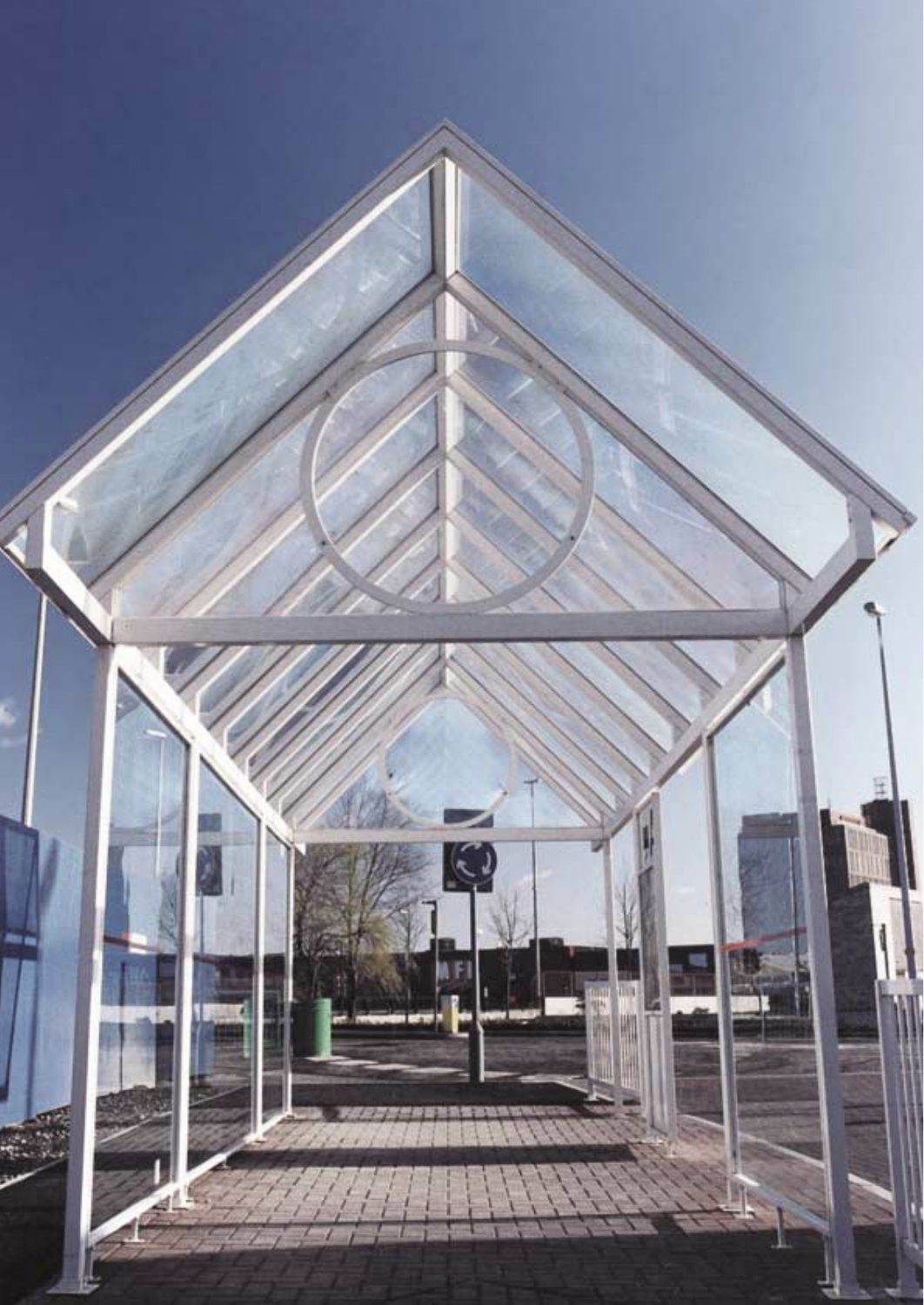#### **Contract Contract Contract Contract**  $\sim$ **Committee**

## **CLIFTON**

The Clifton range is available with three distinctive roof styles pitched, flat/monopitch and low vault and can be cantilevered or enclosed. Various glazing options can be achieved to compliment the numerous roof styles. This versatility makes the Clifton system the most popular and cost effective basis for most walkways and canopies offering maximum flexibility.



Curved roof only walkway



Monopitch angled roof



Pitch roof



5m span low vault roof



Extra high glazing panels



Open sided walkway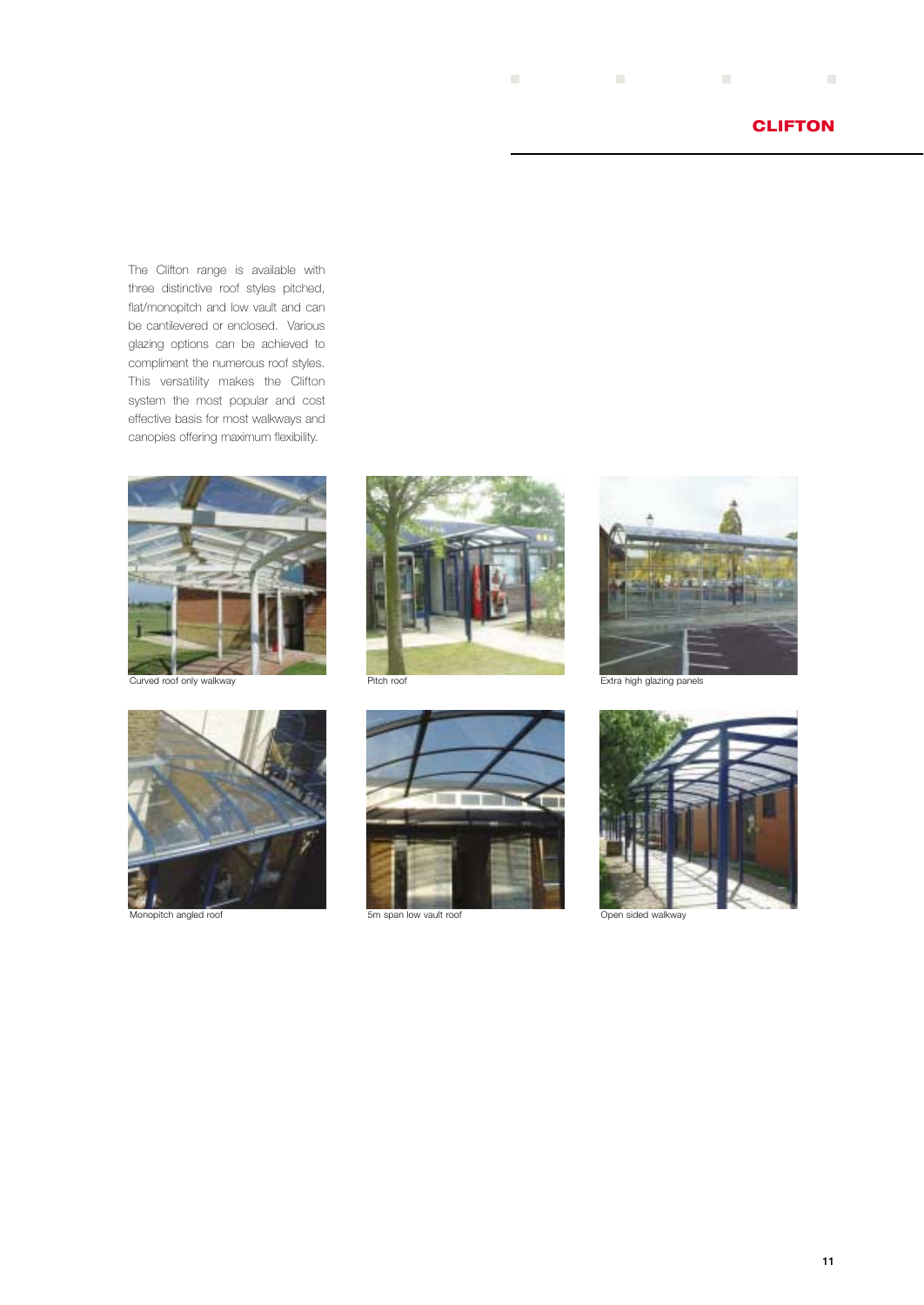## **DESIGN FEATURES**

All Macemain + Amstad products are based on a wide range of standard components to streamline the design and specification process, reducing costs and lead-times.

All elements are compatible, complementary and can be arranged in any format.

Aluminium extrusions are used extensively with some structural elements in galvanised steel. The combination of structural steel and aluminium allows glazing to sit independently from the structure.

### **Paragon & Paragon AV**

Paragon's structural upright steel columns have a distinctive hollow cast aluminium 'wishbone' which connects to the wedge-shaped eaves and carries services such as drainage, electrics and/or fibre optics. The eaves extrusion is completely compartmentalised to separate services (see page 13 for detail). The low barrelled roof infill panels are usually clear UV stabilised polycarbonate or 3mm aluminium sheet.

Four glazing system options are available as standard using either 10mm toughened glass or 6mm UV stabilised polycarbonate. These can be replaced with Trespa, GRP or 3mm mild steel if preferred. Other materials upto 12mm thick can be specified.

The Paragon is based on a 1500mm modular construction along its length and width but is adaptable so that all site dimensions can be maximised. Because of the strength obtained from the major SHS steel columns, the Paragon can be specified for wide span areas of up to 4 metres without the need for additional supports. The roof overhangs the enclosure by 275mm to each side and 500mm at both ends.

#### **Clifton**

Three standard roof profiles are available. Pitched and low vault roofs are constructed from clear UV stabilised polycarbonate with flat roofs being either a composite panel or 3mm aluminium sheet.

Side glazing as a standard would be 6mm toughened glass or 6mm clear UV stabilised polycarbonate restrained on all sides with optional mid-rail. This creates the flexibility to provide a combination of glazing materials and a solid kick panel.

The Clifton is based on a 1000mm modular construction along its length and width with standard spans of upto 3000mm between leg centres. Spans of more than 3000mm can be achieved by adding extra supports.

The maximum projection of a standard cantilever design is 1500mm but again greater widths can be specified when extra support is added. (See Special Projects).

**Glazing Options Paragon**



Tab fixed glazing

Tab fixed mid rail arrangement



Rebated frame with single or double midrails



Paragon AV9 frame



**Clifton** Rebated frame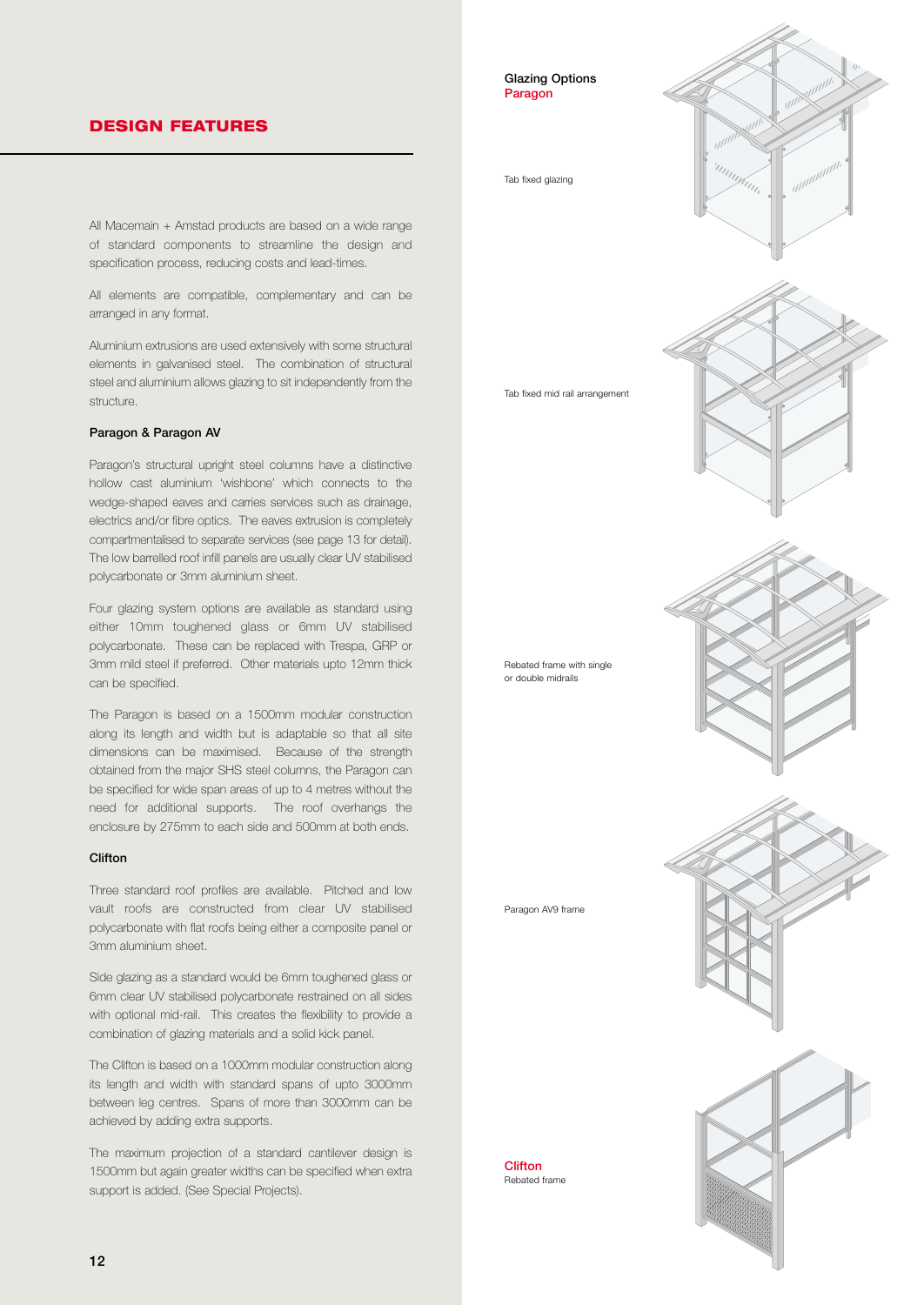



TYPICAL SECTION THROUGH DRAINAGE COLUMN

TYPICAL SECTION THROUGH ELECTRICAL COLUMN



Drainage and electrical sevices built into the structure of the shelter.

**Drainage and electrical services** *(see diagram above)*

- **1. Fluorescent light fitting.**
- **2. Flush fitting opaque diffuser.**
- **3. Cover plate.**
- **4. Electrical feed.**
- **5. Drainage gutter.**
- **6. Longitudinal wedge extrusion.**
- **7. Electrical control gear.**
- **8. Stainless steel rainwater outlet.**
- **9. Structural columns.**
- **10. Aluminium cast wishbone.**



Lean-to construction



Paragon AV9 frame



Paragon rebated frame with double midrails



Tab fixed glass with pignose fixings



Roof frame connections

**13**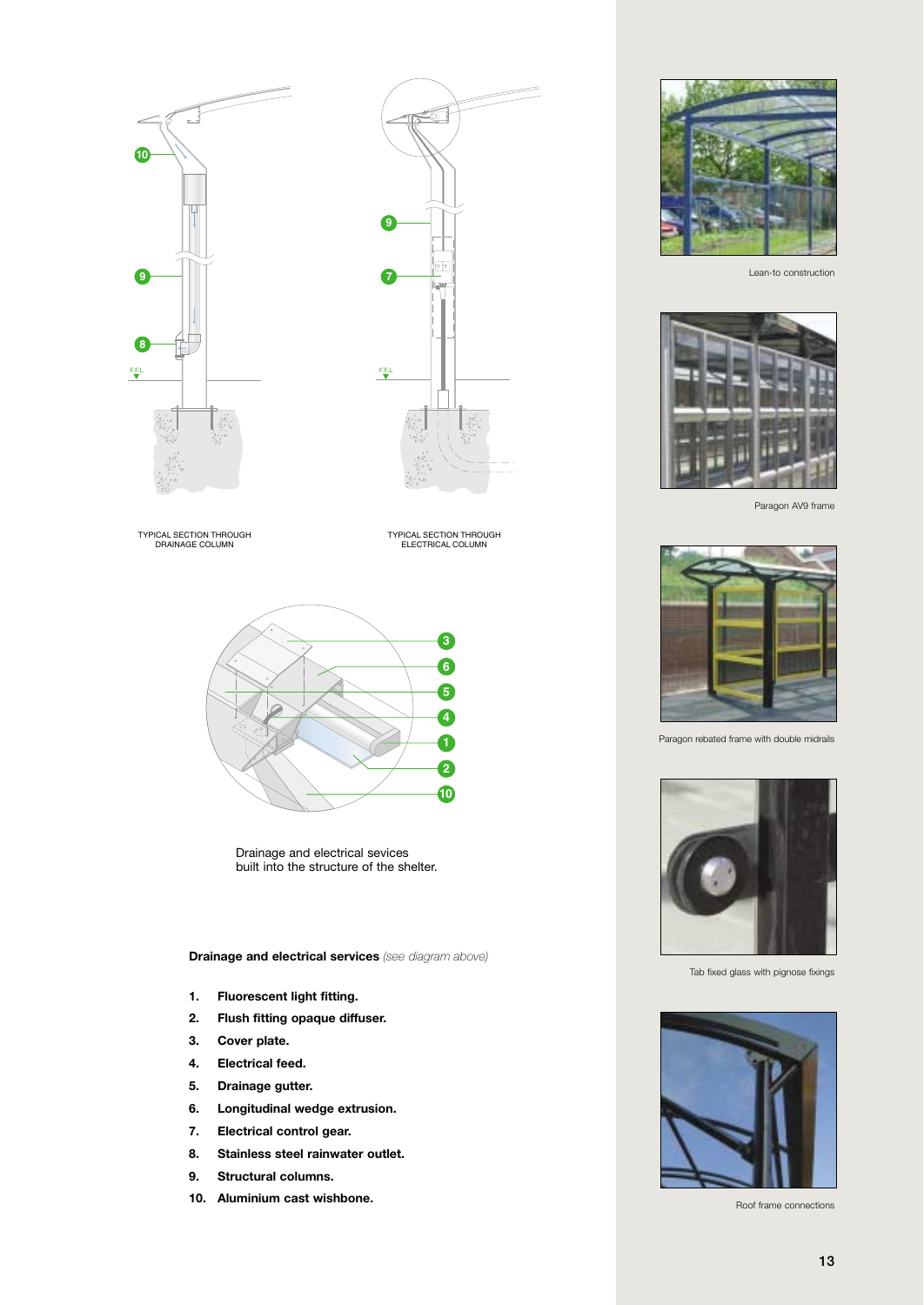



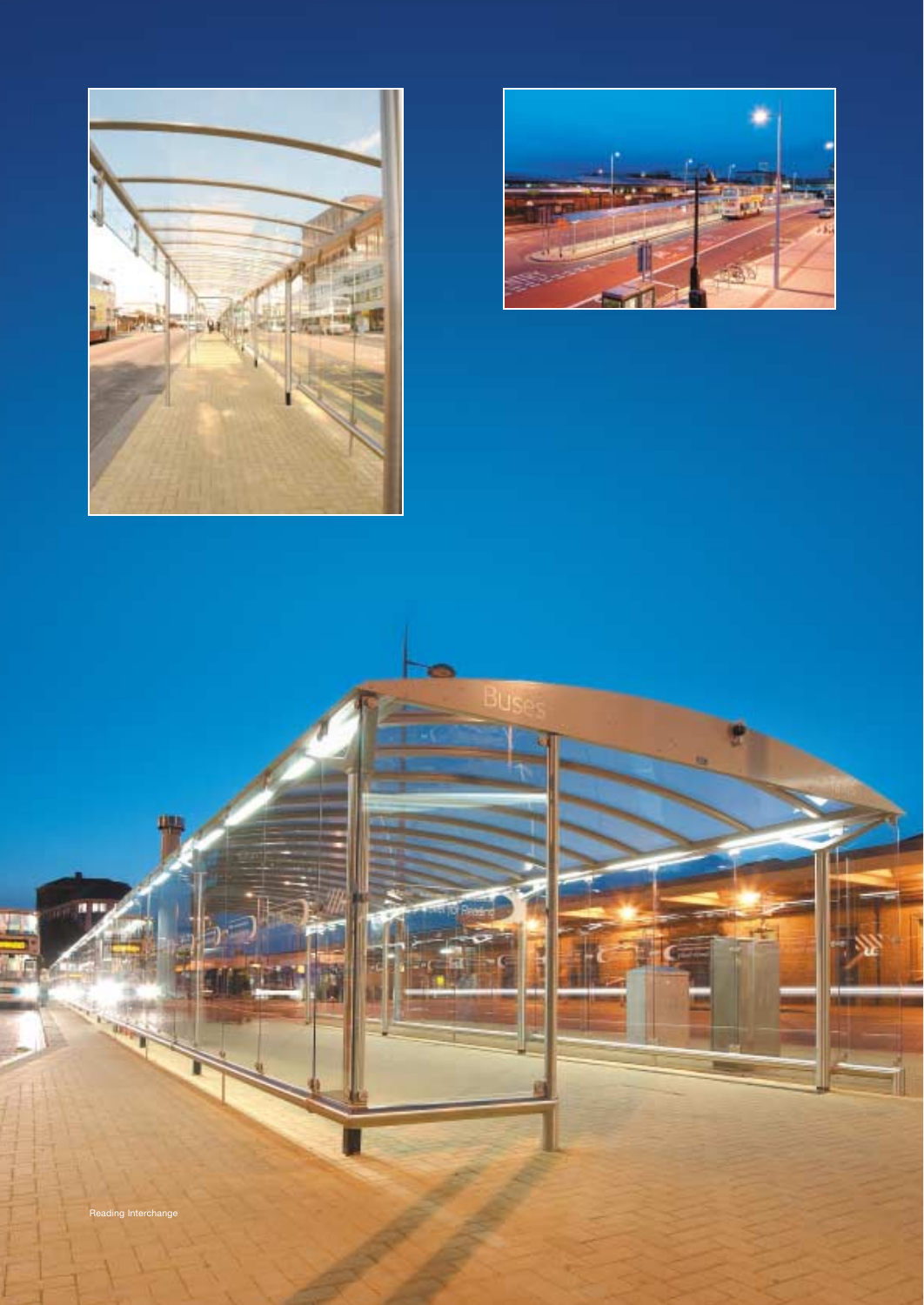## **SPECIAL DESIGN SERVICE**

#### **Special Design Service**

Our special projects team will assist specifiers to achieve their preferred style through either an outline brief, a fully detailed manufacturing specification or an open brief.

We are careful to match the standard of specification to the actual performance requirements ensuring that the result is neither over nor under designed.

Our service starts from below ground and works upwards. Having encountered numerous challenging locations, we can offer the best advice on foundation arrangements and ground fixing solutions. In conjunction with consulting structural engineers we can offer calculations for building control approval as an additional service.

Standardisation of components wherever possible allows broad design flexibility while avoiding prohibitively high development costs.

For further information on bespoke designs please contact our Technical Sales Team on 01536 401331





Elevated walkway



Gable end detail





Cantiliver canopy at Twickenham Station



Pitched roof canopy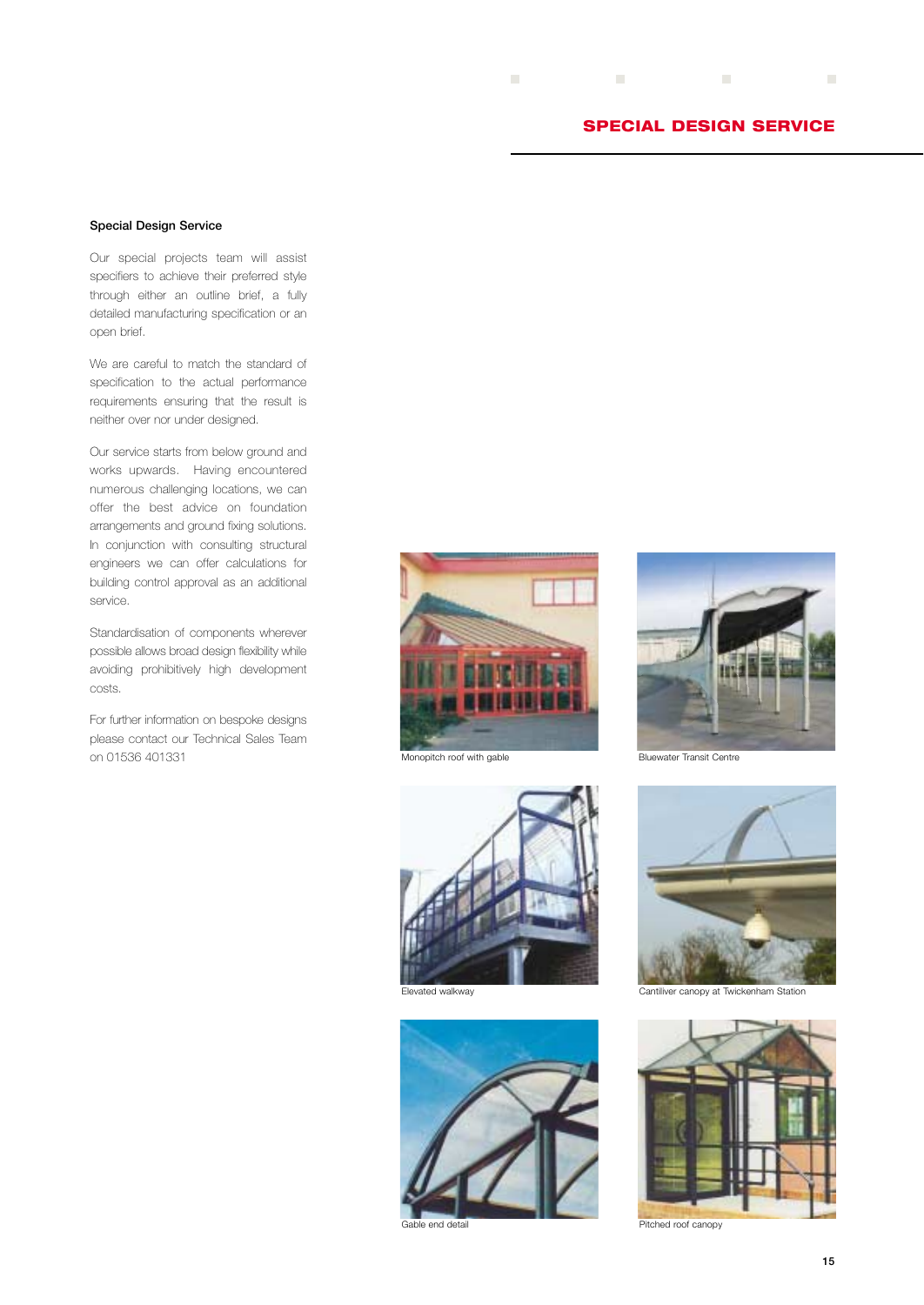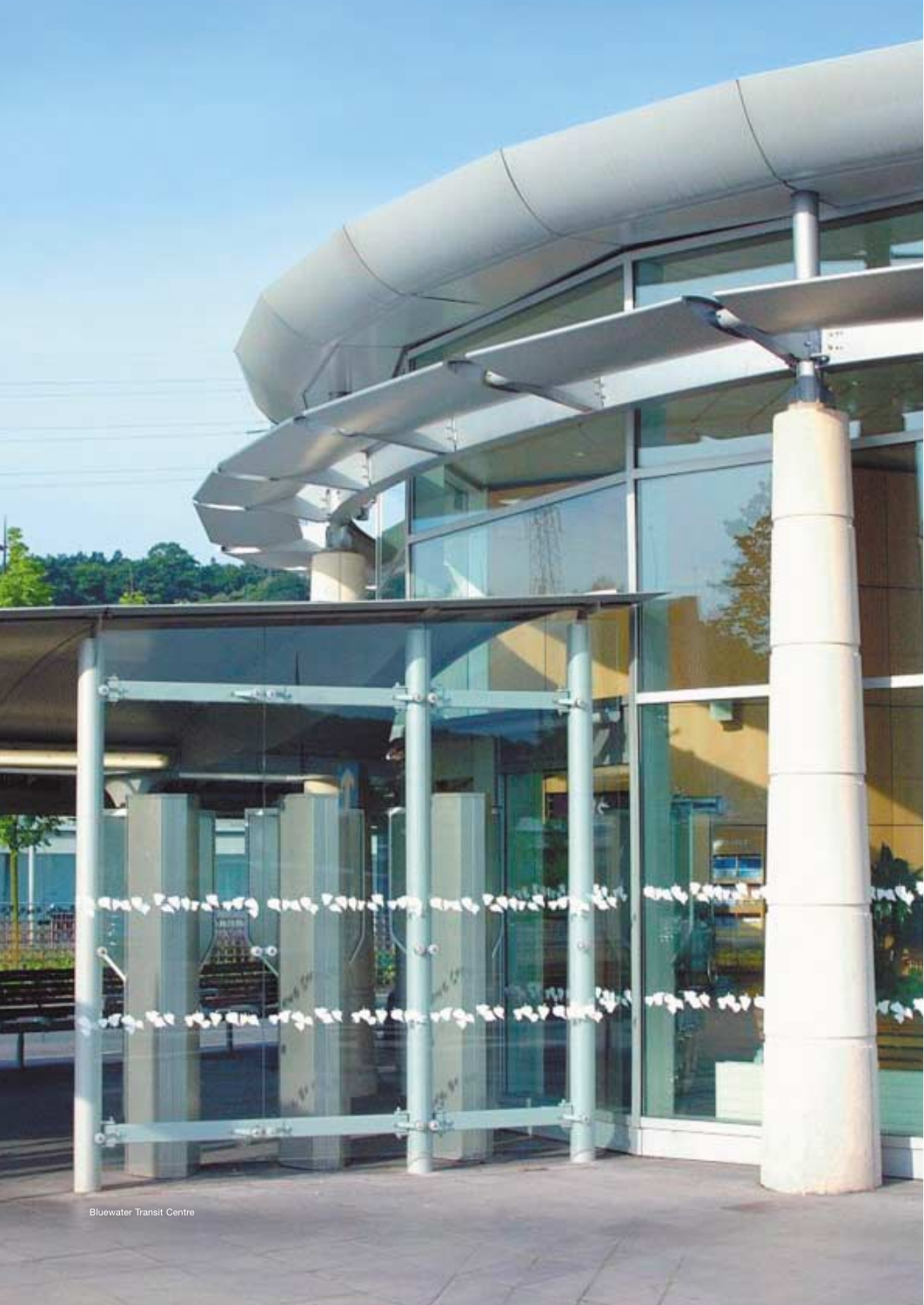## **SPECIAL DESIGN SERVICE**



HE MEADOWS SCHOOL MAIN ENTRANCE

5m span low vault **Meadow School, Dudley and School, Dudley Meadow School, Dudley American** Meadow School, Dudley



Cantiliver walkway with bespoke lighting to the front Central Bus Station, Heathrow Airport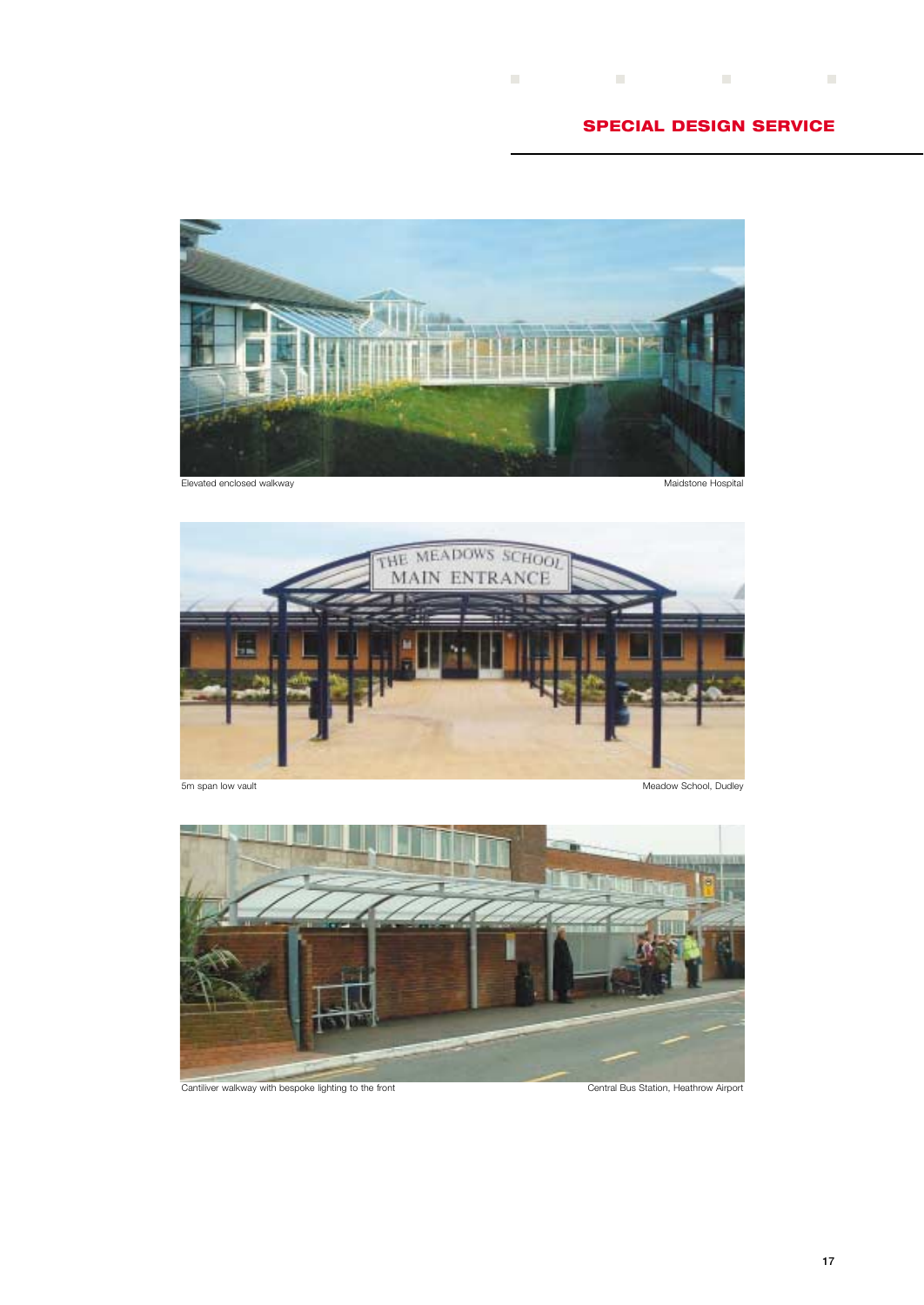#### $\sim 10^{-1}$

## **SPECIAL DESIGN SERVICE**



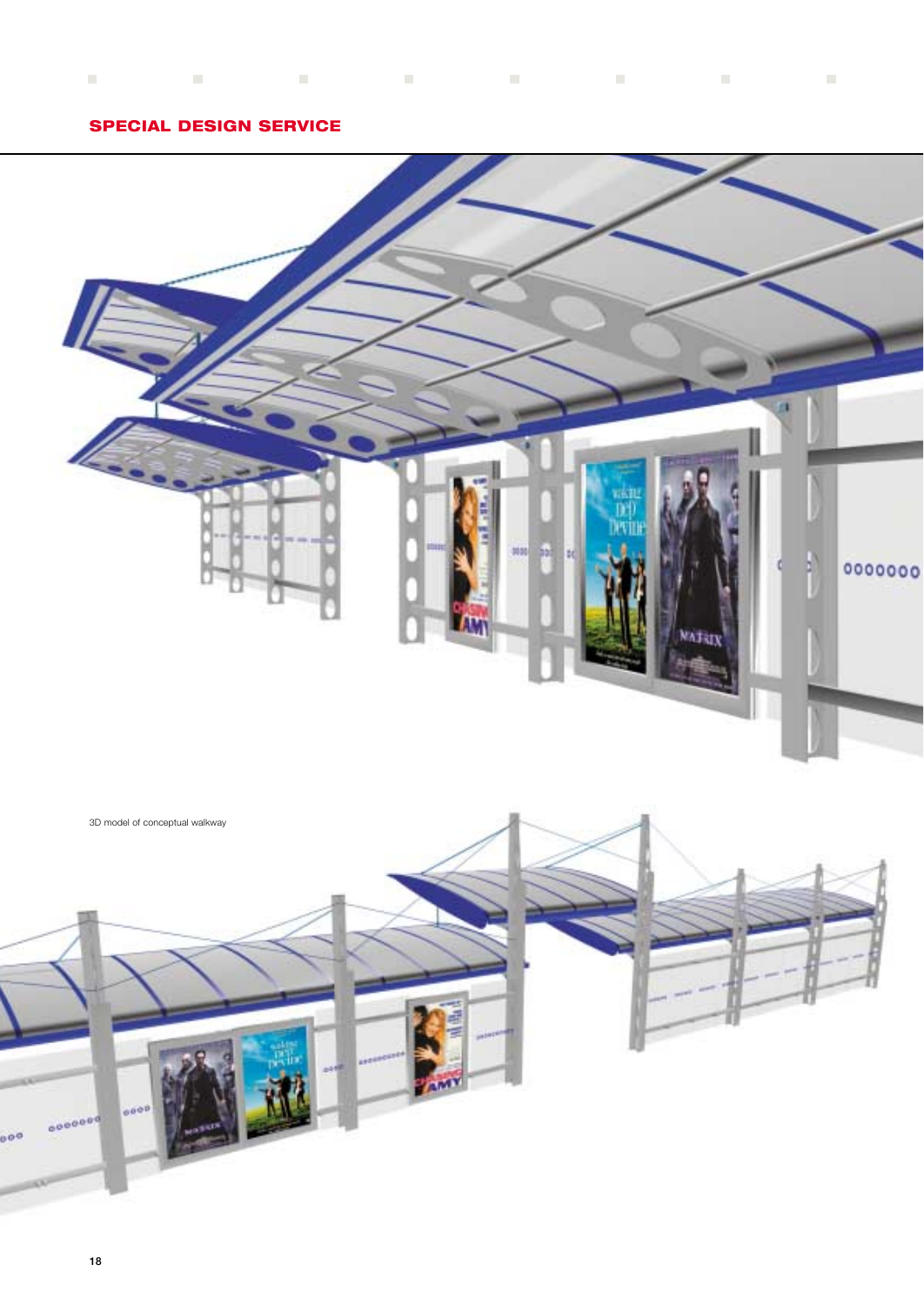## **SPECIAL DESIGN SERVICE**



From concept CAD drawing





#### **CLIENTS**

Macemain + Amstad is trusted by leading specifiers in the public and private sectors.

#### **Transport**

Railtrack Plc All 25 Train Operating Companies W.M.P.T.E. S.W.Y.P.T.E W.Y.P.T.E. Strathclyde P.T.E G.M.P.T.E. B.A.A. Heathrow Airport Gatwick Airport Manchester Airport

#### **Architect/Q.S.**

B.D.P. Benoy Chapman Taylor Ove Arup W S Atkins Austin Smith Lord Owen Williams Aspen

#### **Local Authority**

Cheshire C.C. Neath & Port Talbot C.B.C. Gwynedd Council Isle of Man Government Carlisle D.C. Harlow D.C. Devizes T.C. Salisbury B.C. Canterbury C.C. Kent C.C. Stockton-on-Tees B.C. Newcastle-under-Lyme B.C.

#### **General**

Sainsburys Tesco Matalan Thames Water Waitrose Safeway

#### **Projects Completed**

Holyhead Ferry Terminals Ivanhoe Line Handforth Ticket Office Bluewater Cribbs Causeway Keppel Street Redcar Redevelopment Midland Tramslink Barclaycard Middlesborough F.C. Nottingham Forest F.C. Handforth Shopping Centre Ipswich Route 66 Gatwick Fastway

#### **Overseas**

Hong Kong Jockey Club Tse Twan H.K. Phase II Lisbon Underground French Metro Gibraltar Bus Regeneration Stuttgart Tramway

## **MACEMAIN + AMSTAD**